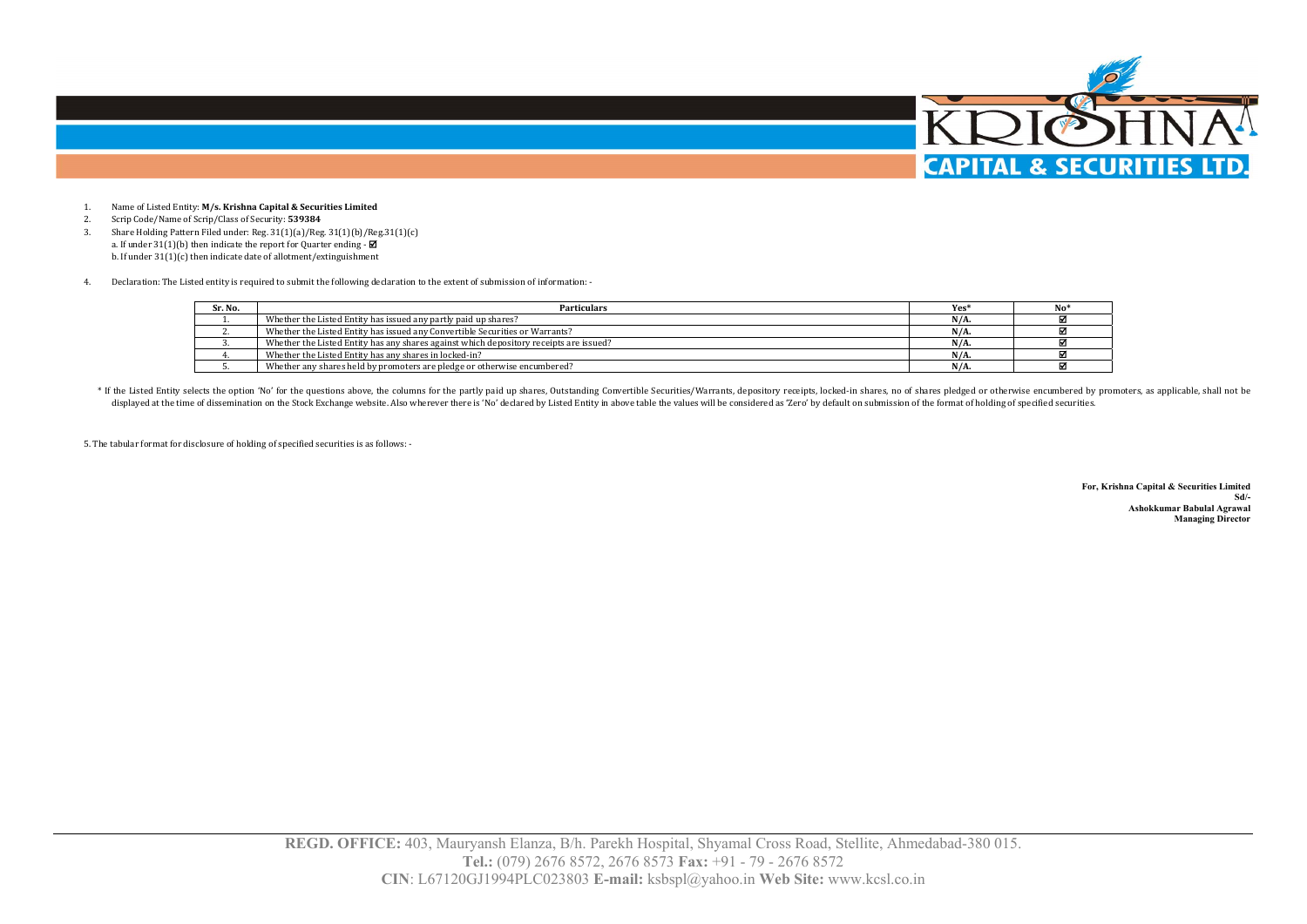

**Shareholding Pattern as on 30th June 2021**

## **Table: I Summary Statement Holding of Specified Securities**

| Cate<br>gory<br>Cod<br>e | <b>Category of Shareholders</b> | Number of<br>Shareholde<br>rs | No. of<br>Fully<br>Paid-up<br>Equity<br><b>Shares</b><br>Held | No. of<br>Partly<br>Paid-<br>up<br>Equity<br><b>Shares</b><br>Held | No. of<br><b>Shares</b><br>Underlyin<br>Depositor<br><b>v</b> Receipts | Total No.<br>of<br><b>Shares</b><br>$(VII)$ =<br>$(IV)+(V)$<br>$+(VI)$ | Shareholdin<br>g as a % of<br><b>Total No. of</b><br><b>Shares</b><br>(Calculated<br>as per SCRR,<br>1957)<br>As a % of |            | Number of Voting Rights held in each class of | <b>Securities</b><br>(IX)<br><b>No. of Voting Rights</b> |                                       | No. of<br><b>Shares</b><br>Underlying<br>Outstanding<br>Convertible<br><b>Securities</b><br>(Including<br>Warrants) | Shareholding<br>as a $%$<br><b>Assuming Full</b><br><b>Conversion of</b><br>Convertible<br>Securities (as a<br><b>% of Diluted</b><br><b>Share Capital</b> ) | No.<br>(a)               | No. of Locked in<br><b>Shares</b><br>(XII)<br>As a % of<br>Total<br><b>Shares</b> | No.<br>(a)               | <b>No. of Shares</b><br>Pledged or<br><b>Otherwise</b><br>Encumbered<br>(XIII)<br>As a % of<br>Total<br><b>Shares</b> | No. of<br><b>Shares Held</b><br>in<br><b>Demateralis</b><br>ed Form |
|--------------------------|---------------------------------|-------------------------------|---------------------------------------------------------------|--------------------------------------------------------------------|------------------------------------------------------------------------|------------------------------------------------------------------------|-------------------------------------------------------------------------------------------------------------------------|------------|-----------------------------------------------|----------------------------------------------------------|---------------------------------------|---------------------------------------------------------------------------------------------------------------------|--------------------------------------------------------------------------------------------------------------------------------------------------------------|--------------------------|-----------------------------------------------------------------------------------|--------------------------|-----------------------------------------------------------------------------------------------------------------------|---------------------------------------------------------------------|
|                          |                                 |                               |                                                               |                                                                    |                                                                        |                                                                        | $(A+B+C2)$                                                                                                              | Class e.g. | Class e.g.                                    | <b>Total</b>                                             | Total as a<br>% of Total<br>$(A+B+C)$ |                                                                                                                     |                                                                                                                                                              |                          | Held<br>(b)                                                                       |                          | Held<br>(b)                                                                                                           |                                                                     |
| (1)                      |                                 | (III)                         | (IV)                                                          | M                                                                  | (VI)                                                                   | (VII)                                                                  | (VIII)                                                                                                                  |            |                                               |                                                          |                                       | (X)                                                                                                                 | (XI)                                                                                                                                                         |                          |                                                                                   |                          |                                                                                                                       | (XIV)                                                               |
| (A)                      | Promoter and Promoter Group     | 21                            | 1353892                                                       |                                                                    | $\sim$                                                                 | 1353892                                                                | 42.8664                                                                                                                 | 1353892    | $\sim$                                        | 1353892                                                  | 42.8664                               | $\sim$                                                                                                              |                                                                                                                                                              | $\overline{\phantom{a}}$ | $\overline{\phantom{a}}$                                                          |                          |                                                                                                                       | 1353892                                                             |
| (B)                      | Public                          | 5390                          | 1804508                                                       |                                                                    |                                                                        | 1805508                                                                | 57.1336                                                                                                                 | 1804508    |                                               | 1804508                                                  | 57.1336                               |                                                                                                                     |                                                                                                                                                              |                          |                                                                                   |                          |                                                                                                                       | 478908                                                              |
| (C)                      | Non Promoter - Non Public       |                               | $\overline{\phantom{a}}$                                      |                                                                    | $\sim$                                                                 | $\sim$                                                                 | $\sim$                                                                                                                  | $\sim$     | $\sim$                                        | $\sim$                                                   | $\sim$                                | $\sim$                                                                                                              | $\sim$                                                                                                                                                       | $\sim$                   | $\overline{\phantom{a}}$                                                          | $\overline{\phantom{a}}$ |                                                                                                                       | $\sim$                                                              |
| (C1)                     | Shares Underlying DRs           | $\sim$                        | $\overline{\phantom{a}}$                                      |                                                                    | $\sim$                                                                 | $\sim$                                                                 | $\sim$                                                                                                                  | $\sim$     | $\sim$                                        | . .                                                      | $\sim$                                | $\sim$                                                                                                              | $\sim$                                                                                                                                                       | . .                      | $\overline{\phantom{a}}$                                                          | $\overline{\phantom{a}}$ |                                                                                                                       |                                                                     |
| (C2)                     | Shares held by Employee Trusts  | $\sim$                        | $\overline{\phantom{a}}$                                      |                                                                    | $\sim$                                                                 | $\sim$                                                                 | $\overline{\phantom{a}}$                                                                                                | $\sim$     | $\sim$                                        | $\overline{\phantom{a}}$                                 | $\sim$                                | $\sim$                                                                                                              | $\sim$                                                                                                                                                       | $\overline{\phantom{a}}$ | $\sim$                                                                            |                          |                                                                                                                       |                                                                     |
| <b>TOTAL</b>             |                                 | 5411                          | 3158400                                                       |                                                                    | $\sim$                                                                 | 3158400                                                                | 100.00                                                                                                                  | 3158400    |                                               | 3158400                                                  | 100.00                                | $\sim$                                                                                                              | $\sim$                                                                                                                                                       | $\sim$                   | $\overline{\phantom{a}}$                                                          | $\overline{\phantom{a}}$ | $\sim$                                                                                                                | 1832800                                                             |
|                          |                                 |                               |                                                               |                                                                    |                                                                        |                                                                        |                                                                                                                         |            |                                               |                                                          |                                       |                                                                                                                     |                                                                                                                                                              |                          |                                                                                   |                          |                                                                                                                       |                                                                     |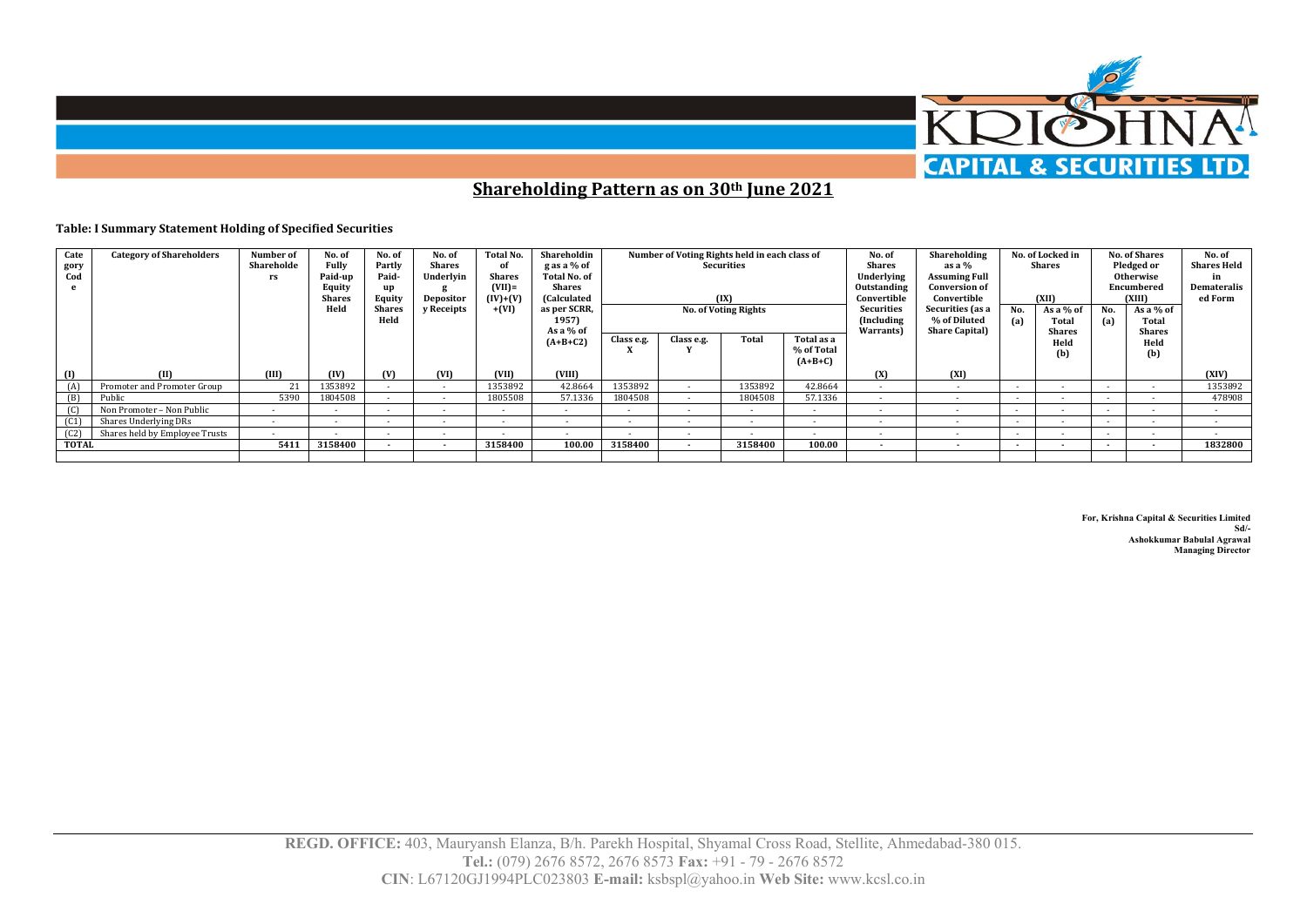

## **Table: II & III Summary Statement Holding of Specified Securities**

| Cate<br>gory<br>Cod<br>e | <b>Category &amp; Name of the Share Holders</b>                  | PAN                      | Numbe<br>r of<br>Shareh<br>olders | No. of<br>Fully<br>Paid-up<br>Equity<br><b>Shares</b> | No. of<br>Partly<br>Paid-<br>up<br>Equity | No. of<br><b>Shares</b><br>Underl<br>ving<br>Deposi | Total No.<br>of<br><b>Shares</b> | Sharehol<br>ding as a<br>$%$ of<br><b>Total No.</b><br>of   |                            |                    | Number of Voting Rights held in each class of<br><b>Securities</b><br>(X) |                                 | No. of<br>Shares<br>Underlyin<br>g<br>Outstandi | Shareholdin<br>g as a %<br><b>Assuming</b><br>Full<br>Conversion       | No. of Locked in<br><b>Shares</b><br><b>CXIII)</b> |                                      |                | <b>No. of Shares</b><br>Pledged or<br><b>Otherwise</b><br>Encumbered<br><b>CXIV)</b> | No. of<br>Equity<br><b>Shares</b><br>Held in<br>Demater |
|--------------------------|------------------------------------------------------------------|--------------------------|-----------------------------------|-------------------------------------------------------|-------------------------------------------|-----------------------------------------------------|----------------------------------|-------------------------------------------------------------|----------------------------|--------------------|---------------------------------------------------------------------------|---------------------------------|-------------------------------------------------|------------------------------------------------------------------------|----------------------------------------------------|--------------------------------------|----------------|--------------------------------------------------------------------------------------|---------------------------------------------------------|
|                          |                                                                  |                          |                                   |                                                       | <b>Shares</b><br>Held                     | tory<br>Receip<br>ts                                |                                  | <b>Shares</b><br><b>Calculat</b>                            |                            |                    | <b>No. of Voting Rights</b>                                               |                                 | ng<br>Convertibl<br>$\mathbf{e}$                | No<br>(a)                                                              | As a<br>$%$ of                                     | No<br>(a)                            | As a<br>$%$ of | alised<br>Form                                                                       |                                                         |
|                          |                                                                  |                          |                                   |                                                       |                                           | $(VII=IV)$<br>$+V+VI$                               |                                  | ed as per<br><b>SCRR</b><br>1957)<br>As a % of<br>$(A+B+C2$ | Class e.g.<br>$\mathbf{x}$ | Class<br>e.g.<br>Y | Total                                                                     | Total as<br>a % of<br>$(A+B+C)$ | <b>Securities</b><br>(Including)<br>Warrants)   | <b>Securities</b><br>(as a % of<br><b>Diluted</b><br>Share<br>Capital) |                                                    | Total<br><b>Share</b><br>held<br>(b) |                | Total<br><b>Share</b><br>held<br>(b)                                                 |                                                         |
| (1)                      | (II)                                                             | (III)                    | (IV)                              | (V)                                                   | (VI)                                      | (VII)                                               | (VIII)                           | (IX)                                                        |                            |                    |                                                                           |                                 | (XI)                                            | (XI)                                                                   |                                                    |                                      |                |                                                                                      | (XV)                                                    |
| $\mathbf{A}$             | Shareholding of Promoter & Promoter Group                        |                          |                                   |                                                       |                                           |                                                     |                                  |                                                             |                            |                    |                                                                           |                                 |                                                 |                                                                        |                                                    |                                      |                |                                                                                      |                                                         |
| <sup>1</sup>             | <b>INDIAN</b>                                                    | $\sim$                   | $\overline{\phantom{a}}$          |                                                       |                                           | $\sim$                                              |                                  | $\sim$                                                      |                            |                    |                                                                           |                                 | $\sim$                                          | $\sim$                                                                 |                                                    |                                      |                | $\sim$                                                                               |                                                         |
| a                        | Individuals / Hindu Undivided Family                             | $\sim$                   |                                   |                                                       |                                           |                                                     |                                  |                                                             |                            |                    |                                                                           |                                 | ٠                                               | $\sim$                                                                 |                                                    |                                      |                | $\sim$                                                                               | $\sim$                                                  |
| b                        | Central Government / State Government(s)                         | $\sim$                   | $\sim$                            | $\sim$                                                |                                           | $\sim$                                              | $\overline{\phantom{a}}$         | $\sim$                                                      | $\sim$                     |                    |                                                                           | $\overline{\phantom{a}}$        | $\sim$                                          | $\sim$                                                                 | $\sim$                                             |                                      |                | $\sim$                                                                               | $\sim$                                                  |
| $\mathbf{c}$             | <b>Bodies Corporate</b>                                          |                          |                                   |                                                       |                                           |                                                     |                                  |                                                             |                            |                    |                                                                           |                                 |                                                 | $\sim$                                                                 |                                                    |                                      |                | $\sim$                                                                               |                                                         |
| d                        | Financial Institutions/Banks                                     | $\sim$                   |                                   |                                                       |                                           | $\sim$                                              |                                  |                                                             |                            |                    |                                                                           |                                 |                                                 |                                                                        | $\sim$                                             |                                      |                | $\sim$                                                                               |                                                         |
| e                        | Any Other (Specify)<br>Director and Relatives                    |                          |                                   |                                                       |                                           |                                                     |                                  |                                                             |                            |                    |                                                                           |                                 |                                                 |                                                                        |                                                    |                                      |                |                                                                                      |                                                         |
| 2                        | KRISHNA SHAREBROKING SERVICES P.LTD<br>ASHOKKUMAR B. AGRAWAL HUF | AAACK6287G<br>AABHA4454R | $\sim$                            | 70500<br>74000                                        |                                           | ٠<br>٠                                              | 70500<br>74000                   | 2.2321<br>2.3430                                            | 70500<br>74000             |                    | 70500<br>74000                                                            | 2.2321<br>2.3430                |                                                 |                                                                        |                                                    |                                      |                | $\sim$<br>$\sim$                                                                     | 70500<br>74000                                          |
| 3                        | SANTOSH VINODKUMAR AGRAWAL                                       | AARPA4893N               |                                   | 22100                                                 |                                           |                                                     | 22100                            | 0.6997                                                      | 22100                      |                    | 22100                                                                     | 0.6997                          |                                                 |                                                                        |                                                    |                                      |                | $\sim$                                                                               | 22100                                                   |
|                          | ASHOKKUMAR BABULAL AGRAWAL                                       | AAZPA8296P               |                                   | 202000                                                |                                           | ٠                                                   | 202000                           | 6.3956                                                      | 202000                     |                    | 202000                                                                    | 6.3956                          |                                                 |                                                                        |                                                    |                                      |                | $\sim$                                                                               | 202000                                                  |
| 5                        | RAKHI JITENDRA AGRAWAL                                           | AMNPA7520J               |                                   | 10000                                                 |                                           |                                                     | 10000                            | 0.3166                                                      | 10000                      |                    | 10000                                                                     | 0.3166                          |                                                 |                                                                        |                                                    |                                      |                | $\sim$                                                                               | 10000                                                   |
| 6                        | ANKIT KIRANKUMAR AGRAWAL                                         | <b>AKGPA87250</b>        | $\overline{\phantom{a}}$          | 194800                                                |                                           | $\overline{a}$                                      | 194800                           | 6.1677                                                      | 194800                     |                    | 194800                                                                    | 6.1677                          |                                                 |                                                                        |                                                    |                                      |                | $\sim$                                                                               | 194800                                                  |
|                          | PANKAJ VINODKUMAR AGRAWAL<br><b>RAKHI TARUN GARG</b>             | AIBPA0124E               |                                   | 89300                                                 |                                           |                                                     | 89300                            | 2.8274                                                      | 89300                      |                    | 89300                                                                     | 2.8274<br>3.1978                |                                                 |                                                                        |                                                    |                                      |                | $\sim$                                                                               | 89300                                                   |
| 8<br>-9                  | KAMLADEVI BABULAL AGRAWAL                                        | ADSPA6606P<br>ACWPA2146H |                                   | 101000<br>17100                                       |                                           | ٠<br>٠                                              | 101000<br>17100                  | 3.1978<br>0.5414                                            | 101000<br>17100            |                    | 101000<br>17100                                                           | 0.5414                          |                                                 |                                                                        |                                                    |                                      |                | $\sim$<br>$\sim$                                                                     | 101000<br>17100                                         |
| 10                       | URMILA KIRANKUMAR AGRAWAL                                        | ABNPA2730P               | $\sim$                            | 80000                                                 |                                           | ٠                                                   | 80000                            | 2.5329                                                      | 80000                      |                    | 80000                                                                     | 2.5329                          |                                                 |                                                                        |                                                    |                                      |                | $\sim$                                                                               | 80000                                                   |
| 11                       | VINODKUMAR BABULAL AGRAWAL                                       | ABKPK5532G               |                                   | 80100                                                 |                                           | ٠                                                   | 80100                            | 2.5361                                                      | 80100                      |                    | 80100                                                                     | 2.5361                          |                                                 |                                                                        |                                                    |                                      |                | $\sim$                                                                               | 80100                                                   |
| 12                       | RAJKUMARI ASHOKKUMAR AGRAWAL                                     | ABIPA0971E               |                                   | 41100                                                 |                                           | ٠                                                   | 41100                            | 1.3013                                                      | 41100                      |                    | 41100                                                                     | 1.3013                          |                                                 |                                                                        |                                                    |                                      |                | $\sim$                                                                               | 41100                                                   |
| 13                       | KIRANKUMAR BABULAL AGRAWAL                                       | AAZPA82950               |                                   | 31200                                                 |                                           |                                                     | 31200                            | 0.9878                                                      | 31200                      |                    | 31200                                                                     | 0.9878                          |                                                 |                                                                        |                                                    |                                      |                | $\sim$                                                                               | 31200                                                   |
| 14                       | VINODKUMAR B. AGRAWAL HUF                                        | AABHV8237K               | $\overline{\phantom{a}}$          | 13000                                                 |                                           | ٠                                                   | 13000                            | 0.4116                                                      | 13000                      |                    | 13000                                                                     | 0.4116                          |                                                 |                                                                        |                                                    |                                      |                | $\sim$                                                                               | 13000                                                   |
| 15                       | KIRANKUMAR B. AGRAWAL HUF                                        | AABHA4453J               |                                   | 34200                                                 |                                           |                                                     | 34200                            | 1.0828                                                      | 34200                      |                    | 34200                                                                     | 1.0828                          |                                                 |                                                                        |                                                    |                                      |                | $\sim$                                                                               | 34200                                                   |
| 16                       | RADIUS GLOBAL PRIVATE LIMITED                                    | AAACK6289I               | ٠.                                | 289226                                                |                                           | ٠                                                   | 289226                           | 9.1574                                                      | 289226                     |                    | 289226                                                                    | 9.1574                          |                                                 |                                                                        |                                                    |                                      |                | $\sim$                                                                               | 289226                                                  |
| 17                       | JITENDRA ASHOKKUMAR AGRAWAL                                      | ADTPA1701A               |                                   | 500                                                   |                                           |                                                     | 500                              | 0.0158                                                      | 500                        |                    | 500                                                                       | 0.0158                          |                                                 |                                                                        |                                                    |                                      |                |                                                                                      | 500                                                     |
| 18                       | <b>JITENDRA ASHOKKUMAR AGRAWAL HUF</b>                           | AAGHJ0687L               |                                   | 766                                                   |                                           | ٠                                                   | 766                              | 0.0243                                                      | 766                        |                    | 766                                                                       | 0.0243                          |                                                 |                                                                        |                                                    |                                      |                | ٠                                                                                    | 766                                                     |
| 19                       | NIDHI ANKIT AGRAWAL                                              | ARCPJ0934B               |                                   | 1000                                                  |                                           |                                                     | 1000                             | 0.0317                                                      | 1000                       |                    | 1000                                                                      | 0.0317                          |                                                 |                                                                        |                                                    |                                      |                | ٠                                                                                    | 1000                                                    |
| 20                       | RAHUL VINODKUMAR AGRAWAL                                         | AXCPA7281N               |                                   | 1000                                                  |                                           | ٠                                                   | 1000                             | 0.0317                                                      | 1000                       |                    | 1000                                                                      | 0.0317                          |                                                 |                                                                        |                                                    |                                      |                | $\sim$                                                                               | 1000                                                    |
| 21                       | MEGHA PANKAJ AGRAWAL                                             | ABNPH2075C               |                                   | 1000                                                  |                                           |                                                     | 1000                             | 0.0317                                                      | 1000                       |                    | 1000                                                                      | 0.0317                          |                                                 |                                                                        |                                                    |                                      |                |                                                                                      | 1000                                                    |
| e                        | Any Other (Specify)<br><b>Director and Relatives</b>             |                          | 21                                | 1353892                                               |                                           | $\overline{\phantom{a}}$                            | 1353892                          | 42.8664                                                     | 1353892                    |                    | 1353892                                                                   | 42.8664                         | $\overline{\phantom{a}}$                        | $\overline{\phantom{a}}$                                               |                                                    |                                      |                | $\sim$                                                                               | 1353892                                                 |
|                          | Sub Total (A) (1)                                                |                          | 21                                | 1353892                                               |                                           |                                                     | 1353892                          | 42.8664                                                     | 1353892                    |                    | 1353892                                                                   | 42.8664                         |                                                 |                                                                        |                                                    |                                      |                |                                                                                      | 1353892                                                 |

**For, Krishna Capital & Securities Limited** 

**Sd/- Ashokkumar Babulal Agrawal** 

**Managing Director**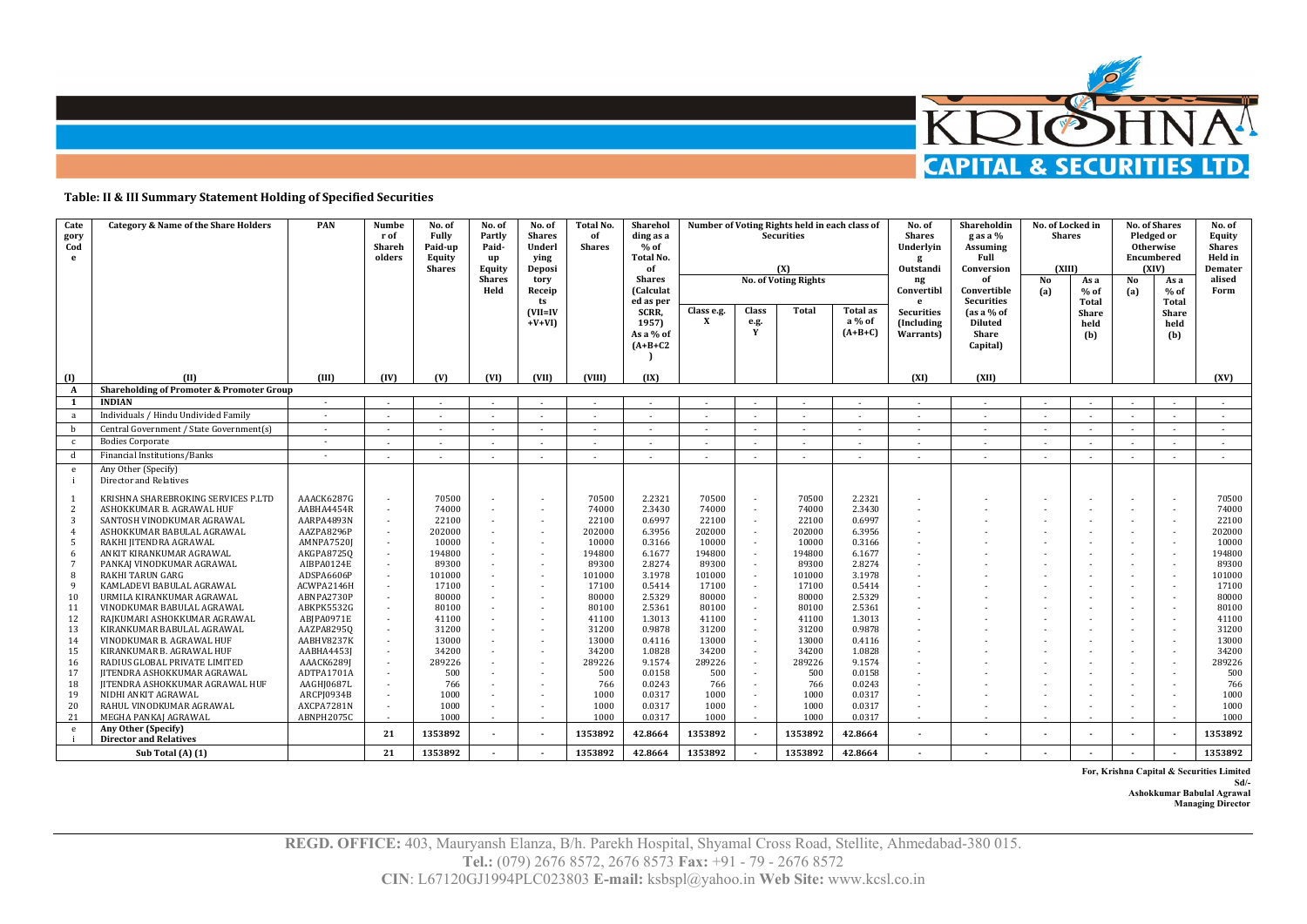

| Cate<br>gory<br>Cod | <b>Category &amp; Name of the Share Holders</b>                              | <b>PAN</b> | Numbe<br>r of<br>Shareh<br>olders | No. of<br>Fully<br>Paid-up<br><b>Equity</b><br><b>Shares</b> | No. of<br>Partly<br>Paid-<br>up<br><b>Equity</b><br><b>Shares</b><br>Held | No. of<br>Shares<br>Underl<br>ying<br>Deposi<br>tory<br>Receip<br>ts<br>$(VII=IV)$<br>$+V+VI$ | Total No.<br>of<br>Shares | Sharehol<br>ding as a<br>$%$ of<br>Total No.<br>$\Omega$<br><b>Shares</b><br>(Calculat<br>ed as per<br>SCRR,<br>1957)<br>As a % of<br>$(A+B+C2$ | Class e.g.               | Class<br>e.g.            | Number of Voting Rights held in each class of<br>Securities<br>(X)<br><b>No. of Voting Rights</b><br>Total | <b>Total as</b><br>a % of<br>$(A+B+C)$ | No. of<br><b>Shares</b><br>Underlyin<br>Outstandi<br>ng<br>Convertibl<br><b>Securities</b><br>(Including<br>Warrants) | Shareholdin<br>g as a %<br>Assuming<br>Full<br>Conversion<br>ΩÍ<br>Convertible<br>Securities<br>$\int$ as a % of<br><b>Diluted</b><br>Share<br>Capital) | No. of Locked in<br>Shares<br>(XIII)<br>No<br>(a) | As a<br>$%$ of<br>Total<br>Share<br>held<br>(b) | Encumbered<br>(XIV)<br>No<br>(a) | <b>No. of Shares</b><br>Pledged or<br>Otherwise<br>As a<br>$%$ of<br>Total<br>Share<br>held<br>(b) | No. of<br>Equity<br><b>Shares</b><br>Held in<br>Demater<br>alised<br>Form |
|---------------------|------------------------------------------------------------------------------|------------|-----------------------------------|--------------------------------------------------------------|---------------------------------------------------------------------------|-----------------------------------------------------------------------------------------------|---------------------------|-------------------------------------------------------------------------------------------------------------------------------------------------|--------------------------|--------------------------|------------------------------------------------------------------------------------------------------------|----------------------------------------|-----------------------------------------------------------------------------------------------------------------------|---------------------------------------------------------------------------------------------------------------------------------------------------------|---------------------------------------------------|-------------------------------------------------|----------------------------------|----------------------------------------------------------------------------------------------------|---------------------------------------------------------------------------|
| $\Box$              | (II)                                                                         | (III)      | (IV)                              | (V)                                                          | (VI)                                                                      | (VII)                                                                                         | (VIII)                    | (IX)                                                                                                                                            |                          |                          |                                                                                                            |                                        | (XI)                                                                                                                  | (XII)                                                                                                                                                   |                                                   |                                                 |                                  |                                                                                                    | (XV)                                                                      |
|                     | <b>FOREIGN</b>                                                               | $\sim$     | $\sim$                            | $\sim$                                                       | $\sim$                                                                    | $\sim$                                                                                        | $\sim$                    | $\sim$                                                                                                                                          | $\sim$                   | $\overline{\phantom{a}}$ | $\sim$                                                                                                     | $\sim$                                 | $\sim$                                                                                                                | $\sim$                                                                                                                                                  | $\sim$                                            | $\overline{\phantom{a}}$                        | $\sim$                           |                                                                                                    | $\sim$                                                                    |
|                     | Individuals (N.R.I / Foreign Individuals)                                    |            | $\sim$                            | $\sim$                                                       |                                                                           | $\overline{a}$                                                                                |                           | $\overline{a}$                                                                                                                                  | $\overline{\phantom{a}}$ |                          |                                                                                                            | $\sim$                                 | $\overline{\phantom{a}}$                                                                                              | $\overline{a}$                                                                                                                                          | $\overline{\phantom{a}}$                          |                                                 |                                  | $\sim$                                                                                             | $\sim$                                                                    |
|                     | <b>Bodies Corporate</b>                                                      | $\sim$     |                                   | $\sim$                                                       | $\overline{\phantom{a}}$                                                  | $\overline{\phantom{a}}$                                                                      | $\overline{a}$            | $\overline{a}$                                                                                                                                  | $\overline{a}$           |                          | $\sim$                                                                                                     | $\sim$                                 | . .                                                                                                                   | $\overline{\phantom{a}}$                                                                                                                                | . .                                               |                                                 | $\sim$                           | $\sim$                                                                                             |                                                                           |
|                     | Institutions                                                                 | $\sim$     | $\sim$                            | $\sim$                                                       | $\overline{\phantom{a}}$                                                  | $\overline{\phantom{a}}$                                                                      | $\overline{\phantom{a}}$  | $\overline{\phantom{a}}$                                                                                                                        | $\overline{\phantom{a}}$ |                          | $\sim$                                                                                                     | $\sim$                                 | . .                                                                                                                   | $\overline{a}$                                                                                                                                          | . .                                               | $\overline{\phantom{a}}$                        |                                  | $\sim$                                                                                             | $\sim$                                                                    |
|                     | Qualified Foreign Investor                                                   | $\sim$     |                                   | $\sim$                                                       | $\overline{\phantom{a}}$                                                  | $\overline{\phantom{a}}$                                                                      | $\overline{\phantom{a}}$  | $\overline{\phantom{a}}$                                                                                                                        | $\overline{\phantom{a}}$ |                          | $\sim$                                                                                                     | $\sim$                                 | . .                                                                                                                   | $\overline{\phantom{a}}$                                                                                                                                | . .                                               | $\overline{\phantom{a}}$                        |                                  | $\sim$                                                                                             | $\sim$                                                                    |
|                     | Any Other (Specify)                                                          | $\sim$     | $\sim$                            | $\sim$                                                       | $\overline{\phantom{a}}$                                                  | $\overline{\phantom{a}}$                                                                      | $\overline{\phantom{a}}$  | $\overline{\phantom{a}}$                                                                                                                        | $\overline{a}$           |                          | $\sim$                                                                                                     | $\sim$                                 | $\sim$                                                                                                                | $\overline{\phantom{a}}$                                                                                                                                | $\overline{\phantom{a}}$                          |                                                 | $\sim$                           | $\sim$                                                                                             | $\sim$                                                                    |
|                     | <b>SUB-TOTAL (A) (2)</b>                                                     | $\sim$     | $\sim$                            | $\sim$                                                       | $\sim$                                                                    | $\sim$                                                                                        | $\overline{\phantom{a}}$  | $\overline{\phantom{a}}$                                                                                                                        | $\overline{\phantom{a}}$ |                          | $\sim$                                                                                                     | $\sim$                                 | $\overline{\phantom{a}}$                                                                                              | $\sim$                                                                                                                                                  | . .                                               | $\overline{\phantom{a}}$                        | $\sim$                           | $\sim$                                                                                             |                                                                           |
|                     | TOTAL SHAREHOLDING OF PROMOTER AND<br>PROMOTER GROUP $(A) = (A) (1)+(A) (2)$ | $\sim$     | 21                                | 1353892                                                      | $\sim$                                                                    | $\overline{\phantom{a}}$                                                                      | 1353892                   | 42.8664                                                                                                                                         | 1353892                  |                          | 1353892                                                                                                    | 42.8664                                | $\overline{\phantom{a}}$                                                                                              | $\overline{\phantom{a}}$                                                                                                                                | $\overline{\phantom{a}}$                          |                                                 |                                  |                                                                                                    | 1353892                                                                   |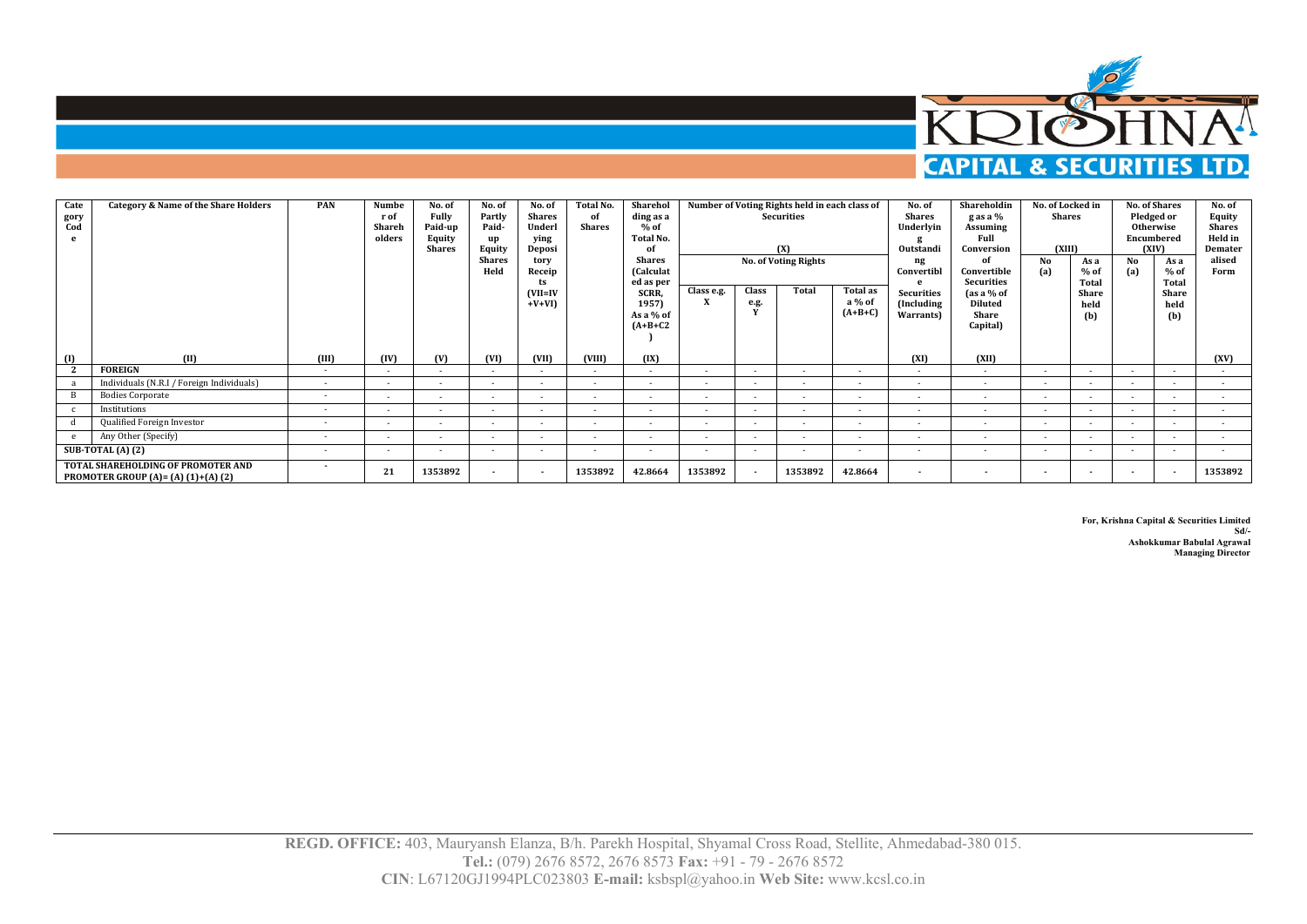

| Cate<br>gory<br>Cod<br>e | <b>Category &amp; Name of the Share Holders</b>                                  | PAN         | <b>Numbe</b><br>rof<br>Shareh<br>olders | No. of<br>Fully<br>Paid-up<br>Equity<br><b>Shares</b> | No. of<br>Partly<br>Paid-<br>up<br>Equity<br><b>Shares</b><br>Held | No. of<br><b>Shares</b><br>Underl<br>ying<br>Deposi<br>tory<br>Receip<br>ts<br>$(VII=IV)$<br>$+V+VI$ | <b>Total No.</b><br>of<br><b>Shares</b> | Sharehol<br>ding as a<br>$%$ of<br>Total No.<br>of<br><b>Shares</b><br>(Calculat<br>ed as per<br>SCRR,<br>1957)<br>As a % of<br>$(A+B+C2$ | Number of Voting Rights held in each class of<br>Class e.g.<br>$\mathbf{x}$ | <b>Securities</b><br>(X)<br><b>No. of Voting Rights</b><br>Total<br><b>Class</b><br><b>Total as</b><br>a % of<br>e.g.<br>Y<br>$(A+B+C)$ |                          |                          |                          |        |        | No. of<br><b>Shares</b><br>Underlyin<br>g<br>Outstandi<br>ng<br>Convertibl<br>e<br><b>Securities</b><br>(Including<br>Warrants) | Shareholdin<br>g as a %<br><b>Assuming</b><br>Full<br>Conversion<br>of<br>Convertible<br><b>Securities</b><br>$\int$ as a % of<br><b>Diluted</b><br>Share<br>Capital) | No. of Locked in<br><b>Shares</b><br>(XIII)<br>No<br>(a) | As a<br>$%$ of<br>Total<br>Share<br>held<br>(b) | Pledged or<br>Otherwise<br>Encumbered<br>No<br>(a) | No. of Shares<br>(XIV)<br>As a<br>$%$ of<br>Total<br>Share<br>held<br>(b) | No. of<br>Equity<br><b>Shares</b><br>Held in<br>Demater<br>alised<br>Form |
|--------------------------|----------------------------------------------------------------------------------|-------------|-----------------------------------------|-------------------------------------------------------|--------------------------------------------------------------------|------------------------------------------------------------------------------------------------------|-----------------------------------------|-------------------------------------------------------------------------------------------------------------------------------------------|-----------------------------------------------------------------------------|-----------------------------------------------------------------------------------------------------------------------------------------|--------------------------|--------------------------|--------------------------|--------|--------|---------------------------------------------------------------------------------------------------------------------------------|-----------------------------------------------------------------------------------------------------------------------------------------------------------------------|----------------------------------------------------------|-------------------------------------------------|----------------------------------------------------|---------------------------------------------------------------------------|---------------------------------------------------------------------------|
| (1)                      | m                                                                                | <b>THIT</b> | (IV)                                    | (V)                                                   | (VI)                                                               | (VII)                                                                                                | (VIII)                                  | (IX)                                                                                                                                      |                                                                             |                                                                                                                                         |                          |                          | (XI)                     | (XII)  |        |                                                                                                                                 |                                                                                                                                                                       |                                                          | (XV)                                            |                                                    |                                                                           |                                                                           |
| B                        | <b>Public Shareholding</b>                                                       |             |                                         |                                                       |                                                                    |                                                                                                      |                                         |                                                                                                                                           |                                                                             |                                                                                                                                         |                          |                          |                          |        |        |                                                                                                                                 |                                                                                                                                                                       |                                                          |                                                 |                                                    |                                                                           |                                                                           |
| -1                       | <b>INSTITUTIONS</b>                                                              | $\sim$      |                                         |                                                       |                                                                    |                                                                                                      |                                         |                                                                                                                                           |                                                                             |                                                                                                                                         |                          |                          | $\sim$                   |        |        |                                                                                                                                 |                                                                                                                                                                       |                                                          |                                                 |                                                    |                                                                           |                                                                           |
| a                        | Mutual Funds / UTI                                                               | $\sim$      |                                         |                                                       | $\sim$                                                             | $\sim$                                                                                               |                                         |                                                                                                                                           |                                                                             | $\sim$                                                                                                                                  | $\sim$                   | $\sim$                   | $\sim$                   | $\sim$ |        |                                                                                                                                 |                                                                                                                                                                       | $\sim$                                                   |                                                 |                                                    |                                                                           |                                                                           |
| h                        | Venture Capital Funds                                                            | $\sim$      | $\sim$                                  | $\sim$                                                | $\sim$                                                             | $\sim$                                                                                               | $\sim$                                  | $\sim$                                                                                                                                    | $\sim$                                                                      | $\sim$                                                                                                                                  | $\sim$                   | $\sim$                   | $\sim$                   | $\sim$ | $\sim$ | $\sim$                                                                                                                          |                                                                                                                                                                       | $\sim$                                                   | $\sim$                                          |                                                    |                                                                           |                                                                           |
| $\mathbf{c}$             | Alternate Investment Funds                                                       |             |                                         |                                                       |                                                                    |                                                                                                      |                                         |                                                                                                                                           |                                                                             |                                                                                                                                         |                          | $\sim$                   | $\overline{\phantom{a}}$ | $\sim$ |        |                                                                                                                                 |                                                                                                                                                                       |                                                          |                                                 |                                                    |                                                                           |                                                                           |
| d                        | Foreign Venture Capital Investors                                                | $\sim$      |                                         |                                                       |                                                                    |                                                                                                      |                                         |                                                                                                                                           |                                                                             |                                                                                                                                         |                          |                          | $\overline{\phantom{a}}$ | $\sim$ |        |                                                                                                                                 |                                                                                                                                                                       | $\sim$                                                   |                                                 |                                                    |                                                                           |                                                                           |
| e                        | Foreign Portfolio Investors                                                      | $\sim$      | $\sim$                                  | $\sim$                                                | $\sim$                                                             | $\sim$                                                                                               | $\sim$                                  | $\sim$                                                                                                                                    | $\sim$                                                                      | $\sim$                                                                                                                                  | $\sim$                   | $\sim$                   | ٠                        | $\sim$ | $\sim$ | $\sim$                                                                                                                          | $\sim$                                                                                                                                                                | $\sim$                                                   | $\sim$                                          |                                                    |                                                                           |                                                                           |
|                          | Financial Institutions / Banks                                                   | $\sim$      | $\sim$                                  | $\sim$                                                | $\overline{\phantom{a}}$                                           | $\sim$                                                                                               | $\sim$                                  | $\sim$                                                                                                                                    | $\sim$                                                                      | $\sim$                                                                                                                                  | $\sim$                   | $\sim$                   | $\sim$                   | $\sim$ | $\sim$ | $\sim$                                                                                                                          | $\sim$                                                                                                                                                                | $\sim$                                                   | $\sim$                                          |                                                    |                                                                           |                                                                           |
| g                        | <b>Insurance Companies</b>                                                       | $\sim$      | $\sim$                                  | $\sim$                                                | $\sim$                                                             | $\sim$                                                                                               | $\sim$                                  | $\sim$                                                                                                                                    | $\sim$                                                                      | $\sim$                                                                                                                                  | $\sim$                   | $\sim$                   | $\sim$                   | $\sim$ | $\sim$ | $\sim$                                                                                                                          | $\sim$                                                                                                                                                                | $\sim$                                                   | $\sim$                                          |                                                    |                                                                           |                                                                           |
|                          | Provident Funds / Pension Funds                                                  | $\sim$      | $\sim$                                  | $\sim$                                                | $\sim$                                                             | ۰.                                                                                                   | $\overline{\phantom{a}}$                | $\sim$                                                                                                                                    | $\overline{\phantom{a}}$                                                    |                                                                                                                                         | $\sim$                   | $\overline{a}$           | $\sim$                   |        | $\sim$ |                                                                                                                                 | $\sim$                                                                                                                                                                | $\sim$                                                   |                                                 |                                                    |                                                                           |                                                                           |
|                          | Any Other (Specify)                                                              | $\sim$      | $\sim$                                  |                                                       | $\sim$                                                             | $\overline{a}$                                                                                       | ×.                                      | $\sim$                                                                                                                                    | $\sim$                                                                      |                                                                                                                                         | $\overline{\phantom{a}}$ | $\overline{\phantom{a}}$ | $\sim$                   | $\sim$ | $\sim$ |                                                                                                                                 | $\overline{\phantom{a}}$                                                                                                                                              | $\sim$                                                   | $\sim$                                          |                                                    |                                                                           |                                                                           |
|                          | <b>SUB-TOTAL (B) (1)</b>                                                         | $\sim$      | $\sim$                                  | $\sim$                                                | $\sim$                                                             | ×.                                                                                                   | $\sim$                                  | $\sim$                                                                                                                                    | $\sim$                                                                      | $\sim$                                                                                                                                  | $\sim$                   | $\sim$                   | $\sim$                   | $\sim$ | $\sim$ | $\sim$                                                                                                                          | $\sim$                                                                                                                                                                | $\sim$                                                   | $\sim$                                          |                                                    |                                                                           |                                                                           |
| 2                        | Central Govt. / State Govt. / POI                                                |             | $\sim$                                  |                                                       |                                                                    |                                                                                                      |                                         | $\sim$                                                                                                                                    |                                                                             |                                                                                                                                         |                          | ٠                        | ٠                        |        |        |                                                                                                                                 |                                                                                                                                                                       | ÷                                                        |                                                 |                                                    |                                                                           |                                                                           |
| a                        | Government                                                                       |             | $\sim$                                  | $\sim$                                                | $\sim$                                                             | $\sim$                                                                                               |                                         |                                                                                                                                           | $\sim$                                                                      |                                                                                                                                         | $\sim$                   | $\sim$                   | $\sim$                   | $\sim$ | $\sim$ |                                                                                                                                 | $\sim$                                                                                                                                                                | ×.                                                       |                                                 |                                                    |                                                                           |                                                                           |
|                          | SUB-TOTAL (B) (2)                                                                | $\sim$      | $\sim$                                  | $\sim$                                                | $\sim$                                                             | $\sim$                                                                                               | ٠                                       | $\sim$                                                                                                                                    | $\sim$                                                                      | $\sim$                                                                                                                                  | $\sim$                   | ٠                        | $\sim$                   | $\sim$ | $\sim$ | $\sim$                                                                                                                          | $\sim$                                                                                                                                                                | $\sim$                                                   | $\sim$                                          |                                                    |                                                                           |                                                                           |
| 3                        | <b>Non-Institutions</b>                                                          | $\sim$      | $\sim$                                  | $\sim$                                                | $\sim$                                                             | $\sim$                                                                                               | $\sim$                                  | $\sim$                                                                                                                                    | $\sim$                                                                      | $\sim$                                                                                                                                  | $\sim$                   | ٠                        | $\sim$                   | $\sim$ | $\sim$ | $\sim$                                                                                                                          | $\sim$                                                                                                                                                                | $\sim$                                                   | $\sim$                                          |                                                    |                                                                           |                                                                           |
| a                        | Individual                                                                       |             | $\sim$                                  | $\sim$                                                | $\sim$                                                             | ٠                                                                                                    | $\sim$                                  | $\sim$                                                                                                                                    | $\overline{\phantom{a}}$                                                    | $\sim$                                                                                                                                  | $\sim$                   | $\sim$                   | $\sim$                   |        | $\sim$ |                                                                                                                                 | $\overline{\phantom{a}}$                                                                                                                                              | $\sim$                                                   | $\sim$                                          |                                                    |                                                                           |                                                                           |
|                          | Individual shareholder holding nominal<br>share capital up to Rs.2 lakhs.        | $\sim$      | 5332                                    | 1357819                                               | $\sim$                                                             | $\sim$                                                                                               | 1357819                                 | 42.9907                                                                                                                                   | 1357819                                                                     |                                                                                                                                         | 1357819                  | 42.9907                  | $\sim$                   | $\sim$ | $\sim$ |                                                                                                                                 |                                                                                                                                                                       | $\sim$                                                   | 386919                                          |                                                    |                                                                           |                                                                           |
| ii                       | Individual shareholder holding nominal<br>share capital in excess of Rs.2 lakhs. | $\sim$      | 2                                       | 48000                                                 | $\sim$                                                             | $\sim$                                                                                               | 48000                                   | 1.5198                                                                                                                                    | 48000                                                                       | $\sim$                                                                                                                                  | 48000                    | 1.5198                   | $\sim$                   | $\sim$ | $\sim$ | $\sim$                                                                                                                          | $\sim$                                                                                                                                                                | $\sim$                                                   | 20100                                           |                                                    |                                                                           |                                                                           |
|                          |                                                                                  |             | $\sim$                                  | $\sim$                                                | $\sim$                                                             | $\overline{\phantom{a}}$                                                                             | $\sim$                                  | $\sim$                                                                                                                                    | $\sim$                                                                      | $\sim$                                                                                                                                  | $\sim$                   | $\sim$                   | $\sim$                   | $\sim$ | $\sim$ | $\overline{a}$                                                                                                                  | $\sim$                                                                                                                                                                | $\sim$                                                   | $\sim$                                          |                                                    |                                                                           |                                                                           |
| b                        | NBFCs Registered with RBI                                                        | $\sim$      | $\sim$                                  |                                                       | $\sim$                                                             | $\sim$                                                                                               | ×                                       | $\sim$                                                                                                                                    | $\sim$                                                                      |                                                                                                                                         | ×                        | $\sim$                   | $\sim$                   | $\sim$ | $\sim$ |                                                                                                                                 | $\sim$                                                                                                                                                                | $\overline{\phantom{a}}$                                 |                                                 |                                                    |                                                                           |                                                                           |
| $\mathbf{C}$             | <b>Employee Trusts</b>                                                           |             |                                         |                                                       |                                                                    |                                                                                                      |                                         |                                                                                                                                           |                                                                             |                                                                                                                                         |                          |                          | $\sim$                   |        |        |                                                                                                                                 |                                                                                                                                                                       | ٠                                                        |                                                 |                                                    |                                                                           |                                                                           |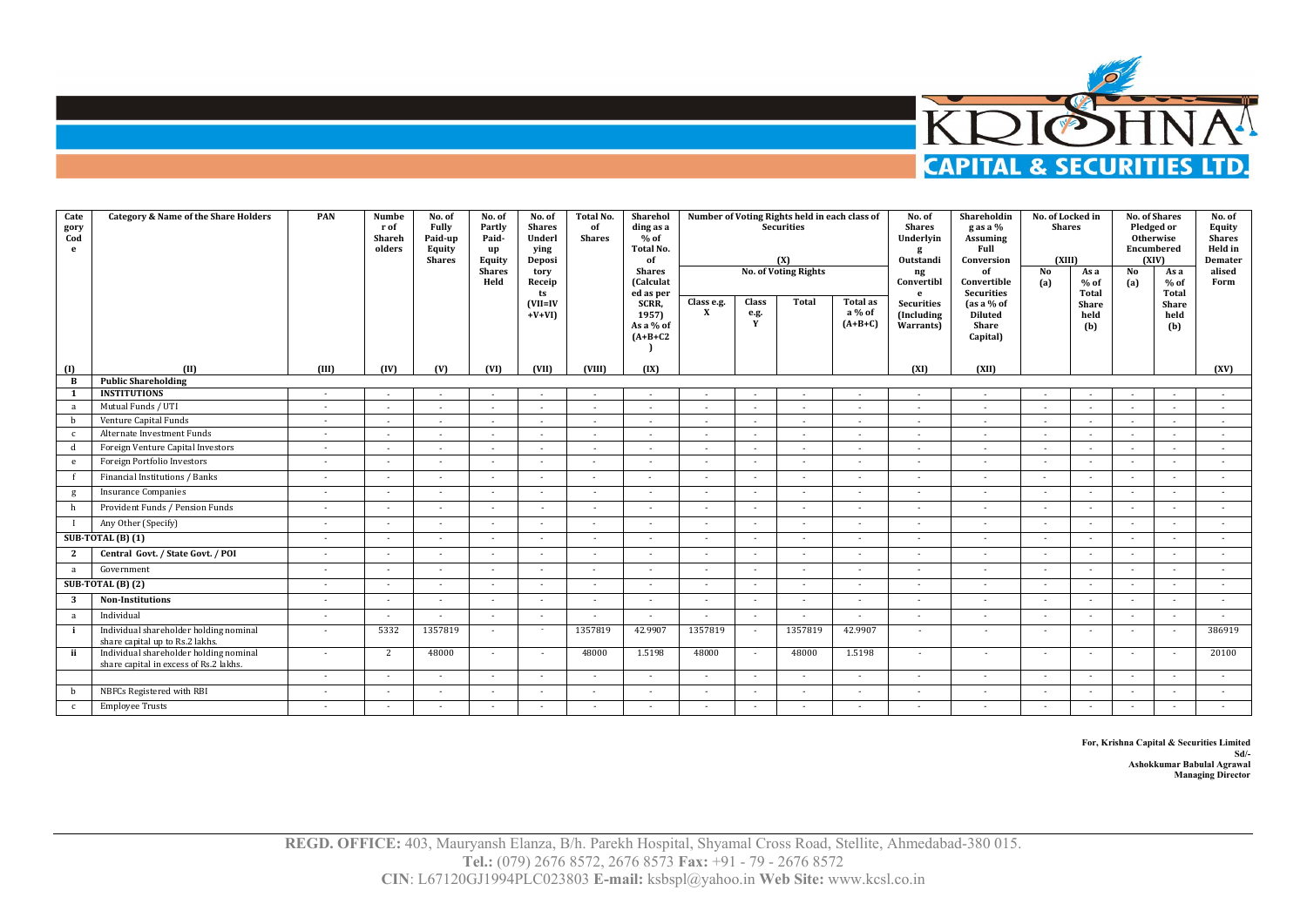

| Cate<br>gory<br>Cod<br>e | <b>Category &amp; Name of the Share Holders</b>                 | PAN                      | <b>Numbe</b><br>rof<br>Shareh<br>olders | No. of<br>Fully<br>Paid-up<br>Equity<br><b>Shares</b> | No. of<br>Partly<br>Paid-<br>up<br>Equity<br><b>Shares</b><br>Held | No. of<br><b>Shares</b><br>Underl<br>ving<br>Deposi<br>tory<br>Receip<br>ts | <b>Total No.</b><br>of<br><b>Shares</b> | Sharehol<br>ding as a<br>$%$ of<br><b>Total No.</b><br>of<br><b>Shares</b><br><b>Calculat</b><br>ed as per |                            |                    | Number of Voting Rights held in each class of<br><b>Securities</b><br>(X)<br><b>No. of Voting Rights</b> |                                        | No. of<br><b>Shares</b><br>Underlyin<br>Outstandi<br>ng<br>Convertibl<br>$\mathbf{e}$ | Shareholdin<br>g as a %<br><b>Assuming</b><br>Full<br>Conversion<br>of<br>Convertible<br><b>Securities</b> | No. of Locked in<br><b>Shares</b><br>(XIII)<br>No<br>(a) | As a<br>$%$ of<br>Total     | Otherwise<br>Encumbered<br><b>No</b><br>(a) | <b>No. of Shares</b><br>Pledged or<br>(XIV)<br>As a<br>$%$ of<br><b>Total</b> | No. of<br>Equity<br><b>Shares</b><br>Held in<br>Demater<br>alised<br>Form |
|--------------------------|-----------------------------------------------------------------|--------------------------|-----------------------------------------|-------------------------------------------------------|--------------------------------------------------------------------|-----------------------------------------------------------------------------|-----------------------------------------|------------------------------------------------------------------------------------------------------------|----------------------------|--------------------|----------------------------------------------------------------------------------------------------------|----------------------------------------|---------------------------------------------------------------------------------------|------------------------------------------------------------------------------------------------------------|----------------------------------------------------------|-----------------------------|---------------------------------------------|-------------------------------------------------------------------------------|---------------------------------------------------------------------------|
|                          |                                                                 |                          |                                         |                                                       |                                                                    | $(VII=IV)$<br>$+V+VI$                                                       |                                         | SCRR,<br>1957)<br>As a % of<br>$(A+B+C2$                                                                   | Class e.g.<br>$\mathbf{x}$ | Class<br>e.g.<br>Y | Total                                                                                                    | <b>Total as</b><br>a % of<br>$(A+B+C)$ | <b>Securities</b><br>(Including)<br>Warrants)                                         | $\int$ as a % of<br><b>Diluted</b><br>Share<br>Capital)                                                    |                                                          | <b>Share</b><br>held<br>(b) |                                             | <b>Share</b><br>held<br>(b)                                                   |                                                                           |
| (1)                      | (II)                                                            | <b>III</b> )             | (IV)                                    | (V)                                                   | (VI)                                                               | (VII)                                                                       | <b>CVIII)</b>                           | (IX)                                                                                                       |                            |                    |                                                                                                          |                                        | (XI)                                                                                  | (XII)                                                                                                      |                                                          |                             |                                             |                                                                               | (XV)                                                                      |
| d                        | Overseas Depository (Holding DRs)<br>(Balancing Figure)         | $\sim$                   |                                         | $\sim$                                                | $\sim$                                                             | ٠                                                                           | ٠                                       | $\sim$                                                                                                     | $\overline{\phantom{a}}$   |                    |                                                                                                          |                                        | $\sim$                                                                                | $\sim$                                                                                                     | $\sim$                                                   |                             |                                             | $\sim$                                                                        |                                                                           |
| $\mathbf{e}$             | Any Other (Specify)                                             |                          |                                         |                                                       | $\overline{\phantom{a}}$                                           | $\overline{a}$                                                              |                                         | $\overline{a}$                                                                                             | ٠                          | $\sim$             | $\overline{\phantom{a}}$                                                                                 |                                        |                                                                                       | $\overline{\phantom{a}}$                                                                                   | $\overline{a}$                                           |                             |                                             | $\overline{a}$                                                                | ٠                                                                         |
|                          | <b>Body Corporate</b>                                           | $\sim$                   | 19                                      | 325591                                                | $\sim$                                                             | $\overline{a}$                                                              | 325591                                  | 10.3087                                                                                                    | 325591                     |                    | 325591                                                                                                   | 10.3087                                | $\sim$                                                                                | $\sim$                                                                                                     | $\sim$                                                   |                             | $\sim$                                      | $\sim$                                                                        | 58591                                                                     |
| - Ii                     | Other Bodies Corporate<br>TIRUPATI FINLEASE LIMITED             | AAACT5692G               |                                         | 250000                                                | $\sim$                                                             | $\sim$                                                                      | 250000                                  | 7.9155                                                                                                     | 250000                     |                    | 250000                                                                                                   | 7.9155                                 | $\overline{a}$                                                                        | $\sim$                                                                                                     | $\overline{\phantom{a}}$                                 |                             | $\overline{a}$                              |                                                                               |                                                                           |
| ii a                     | NRI With Repat                                                  |                          | 26                                      | 59700                                                 | $\sim$                                                             | $\overline{\phantom{a}}$                                                    | 59700                                   | 1.8902                                                                                                     | 59700                      |                    | 59700                                                                                                    | 1.8902                                 | $\sim$                                                                                | $\sim$                                                                                                     | $\sim$                                                   |                             | $\sim$                                      | $\sim$                                                                        |                                                                           |
| ii b                     | NRI Without Repat                                               | $\overline{\phantom{a}}$ | $\sim$                                  | $\sim$                                                | $\sim$                                                             | $\sim$                                                                      | $\sim$                                  | $\sim$                                                                                                     | $\sim$                     | $\sim$             | $\sim$                                                                                                   | $\sim$                                 | $\sim$                                                                                | $\sim$                                                                                                     | $\sim$                                                   | $\sim$                      | $\overline{\phantom{a}}$                    | $\sim$                                                                        | $\sim$                                                                    |
| iii                      | Trust                                                           |                          | $\overline{\phantom{a}}$                |                                                       |                                                                    |                                                                             | $\overline{\phantom{a}}$                | $\sim$                                                                                                     | $\overline{a}$             |                    |                                                                                                          | $\overline{\phantom{a}}$               | ٠                                                                                     | $\sim$                                                                                                     | $\sim$                                                   |                             |                                             | $\sim$                                                                        | $\sim$                                                                    |
| iv                       | Co-operative Societies                                          |                          | $\overline{\phantom{a}}$                | $\sim$                                                | $\sim$                                                             | $\overline{\phantom{a}}$                                                    | ٠                                       | $\sim$                                                                                                     | $\sim$                     |                    |                                                                                                          | $\sim$                                 | $\sim$                                                                                | $\sim$                                                                                                     | $\sim$                                                   |                             | $\sim$                                      | $\sim$                                                                        | $\sim$                                                                    |
| $\mathbf{v}$             | Hindu Undivided Family                                          | $\sim$                   | 11                                      | 14398                                                 | $\sim$                                                             | $\sim$                                                                      | 14398                                   | 0.4559                                                                                                     | 14398                      | $\sim$             | 14398                                                                                                    | 0.4559                                 | $\sim$                                                                                | $\sim$                                                                                                     | $\sim$                                                   | $\sim$                      | $\overline{a}$                              | $\sim$                                                                        | 14398                                                                     |
| vi                       | OCB                                                             |                          | $\sim$                                  | $\sim$                                                | $\sim$                                                             | $\overline{\phantom{a}}$                                                    | ٠                                       | $\sim$                                                                                                     | $\sim$                     |                    |                                                                                                          | $\sim$                                 | $\sim$                                                                                | $\sim$                                                                                                     | $\sim$                                                   |                             | $\sim$                                      | $\sim$                                                                        | $\sim$                                                                    |
| vii                      | Any Other (Specify)                                             |                          | $\sim$                                  | $\sim$                                                | $\sim$                                                             | ٠                                                                           | $\sim$                                  | $\sim$                                                                                                     | $\overline{a}$             |                    |                                                                                                          | $\overline{\phantom{a}}$               | $\sim$                                                                                | $\sim$                                                                                                     | $\sim$                                                   |                             | ٠.                                          | $\sim$                                                                        | $\sim$                                                                    |
| viii                     | Foreign Companies                                               | $\sim$                   | $\sim$                                  | $\sim$                                                | $\sim$                                                             | $\sim$                                                                      | $\sim$                                  | $\sim$                                                                                                     | $\sim$                     | $\sim$             | $\sim$                                                                                                   | $\sim$                                 | $\sim$                                                                                | $\sim$                                                                                                     | $\sim$                                                   | $\sim$                      | $\sim$                                      | $\sim$                                                                        | $\sim$                                                                    |
|                          | $SUB-TOTAL(B)$ (3)                                              |                          | 5390                                    | 1804508                                               | $\overline{a}$                                                     | $\sim$                                                                      | 1804508                                 | 57.1336                                                                                                    | 1804508                    |                    | 1804508                                                                                                  | 57.1336                                | $\sim$                                                                                | $\overline{\phantom{a}}$                                                                                   | $\overline{\phantom{a}}$                                 | $\sim$                      | $\overline{\phantom{a}}$                    | $\sim$                                                                        | 480008                                                                    |
|                          | <b>TOTAL PUBLIC SHAREHOLDING (B)=</b><br>$(B)(1)+(B)(2)+(B)(3)$ |                          | 5390                                    | 1804508                                               | $\overline{a}$                                                     | $\overline{\phantom{a}}$                                                    | 1804508                                 | 57.1336                                                                                                    | 1804508                    |                    | 1804508                                                                                                  | 57.1336                                | $\overline{\phantom{a}}$                                                              | $\overline{\phantom{a}}$                                                                                   | $\overline{\phantom{a}}$                                 |                             | $\overline{\phantom{a}}$                    | $\overline{a}$                                                                | 480008                                                                    |
|                          | TOTAL $(A) + (B)$ :                                             |                          | 5411                                    | 3158400                                               | $\overline{a}$                                                     | $\sim$                                                                      | 3158400                                 | 100.00                                                                                                     | 3158400                    |                    | 3158400                                                                                                  | 100.00                                 | $\overline{\phantom{a}}$                                                              | $\overline{\phantom{a}}$                                                                                   | $\overline{\phantom{a}}$                                 | $\overline{\phantom{a}}$    | $\overline{\phantom{a}}$                    | $\sim$                                                                        | 1832900                                                                   |
|                          |                                                                 |                          |                                         |                                                       |                                                                    |                                                                             |                                         |                                                                                                            |                            |                    |                                                                                                          |                                        |                                                                                       |                                                                                                            |                                                          |                             |                                             |                                                                               |                                                                           |